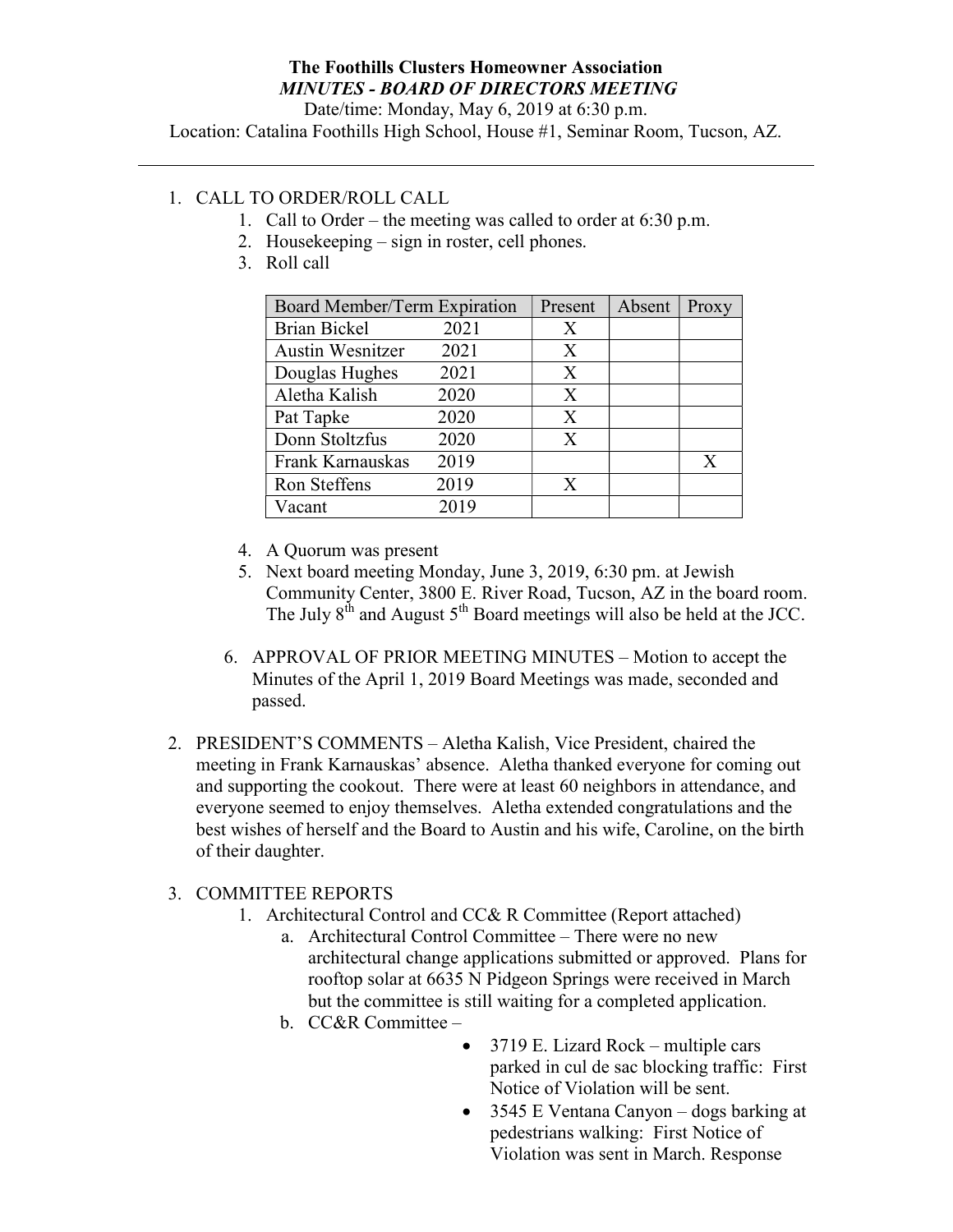letter from homeowner has been received. The situation is being monitored.

- 6491 N Burro Creek HVAC ductwork added to roof: First Notice of Violation sent, and homeowner has advised that removal of the ductwork has been contracted and should be completed soon.
- 3701 E Marshall Gulch RV parked alongside house; First Notice of Violation sent. Vehicle will be removed within 90 days (special circumstances disclosed to Chairperson).
- 3809 E Lizard Rock RV parked alongside house; First Notice of Violation sent. Vehicle has been removed.
- 3628 E Marble Peak barking dogs; warning letter sent to renter resident. Response letter from renter resident has been received. The situation is being monitored.
- 2. Landscape & Roads Committee
	- a. Roads No report.
	- b. Landscape Irene emailed the Board indicating that pre-emergent will be applied to the entrances in June and she is working with Basham's regarding possible use of organic pre-emergent and weed killer products. Next scheduled clean up of the entrances is July 2. Pat indicated that many of the cul de sacs on the private roads required clean up. She was asked to follow up with Irene.
- 3. Business Process Committee No Report
- 4. Communications Committee No Report
- 5. Finance Committee
	- i. The Balance Sheet Comparison as of April 30, 2019, A/R Aging Summary as of April 30, 2019 and the Transaction List by Date for April 2019 are attached and were reviewed. Due to issues with Quick Books the Balance Sheet incorrectly shows \$212,619.79 on deposit at WFB Checking. The correct amount is \$12,619.79. Additional funds are on deposit at Western Alliance Bank in a 13 month special CD earning 2.3% and in Western Alliance CDARS at 1.1% for 52 weeks. All funds are totally insured by FDIC insurance. Brian will work with the Quick Books program and provide the Board with a corrected Balance Sheet as soon as possible.

Twenty-six (26) assessments remain unpaid for 2019 and statements including late payment fee were mailed for unpaid 2019 assessments and unpaid 2018 late payment fees. Accounts for three (3) homeowners' whose assessments are over one (1) year delinquent were turned over to legal counsel for collection. One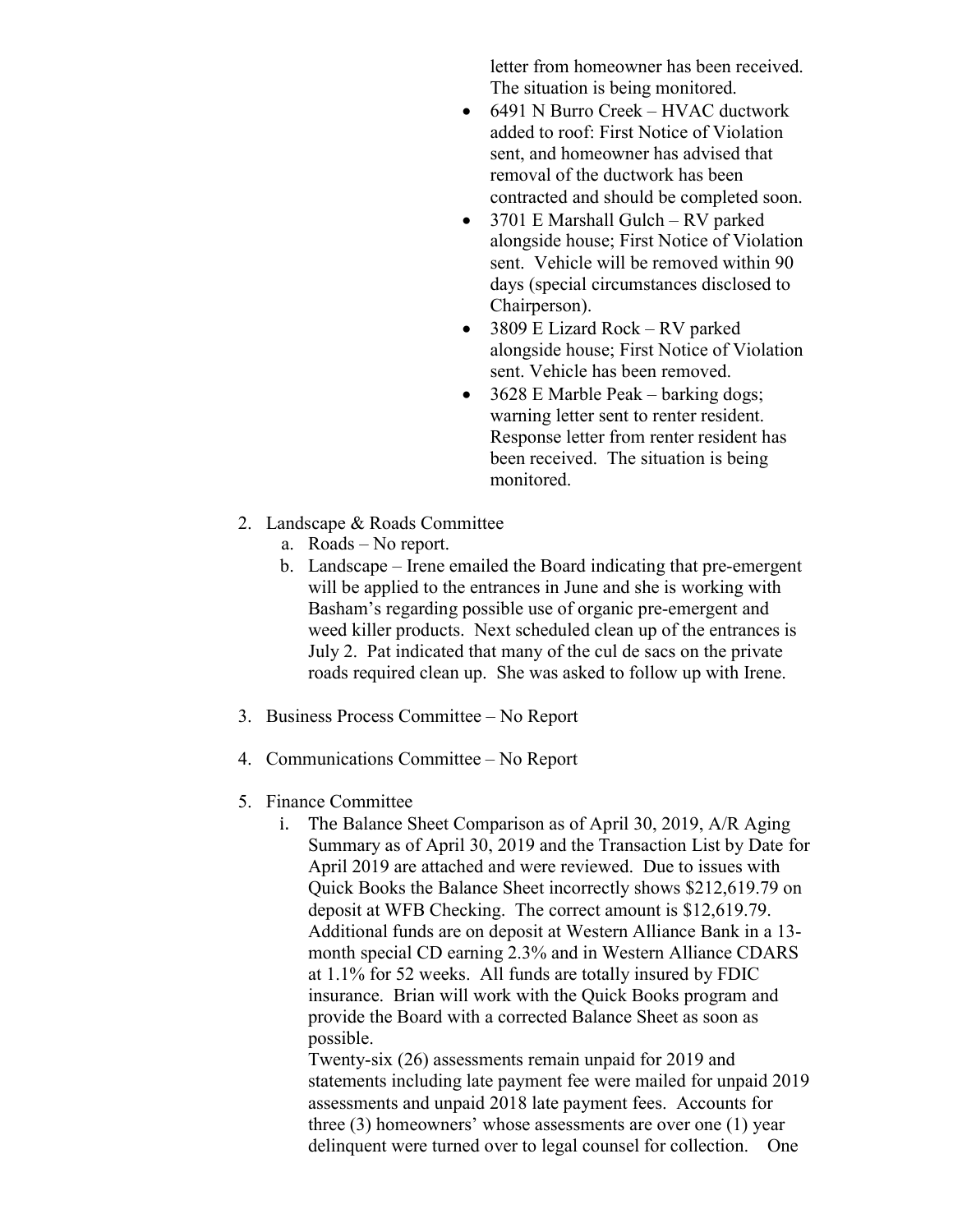homeowner responded to the final notice letter and has made payment arrangements.

- ii. Brian is reworking the Draft Budget for 2019 to include an estimate of interest income and change to estimated dumpster expense.
- 6. Welcoming Committee (Report Attached)
	- a. The Committee delivered two (2) welcome packet to new homeowner at 3572 E Nugget Canyon Place and 3785 E Marble Peak Place and mailed welcome packets to two (2) new out-oftown homeowners owning properties at 3565 E. Thimble Peak Pl and 3450 E. Marshall Gulch Pl.
- 4. OLD BUSINESS
	- a. A signed copy of the final version of The Vehicle and Parking Policy has been attached to the March 2019 minutes and a copy will be posted on the website. This item is now complete.
	- b. There is still on open position of the Board.
	- c. Proposed Amendment to By-Laws See 2019 Plan of Action below.
	- d. 2019 Plan of Action The Board discussed proposed amendments to the governing documents which will be necessary in order to succeed in financing the road repair/replacement project and concluded the following actions need to be taken: (1) ARTICLES OF INCORPORATION OF FOOTHILLS CLUSTERS HOMEOWNERS ASSOCIATION (See Foothills Clusters website) – Delete Article XI which reads, "The highest amount of indebtedness or liability, direct or contingent to which this corporation shall subject itself at any time is FIFTY THOUSAND DOLLARS (\$50,000.00)." Pursuant to Article X of these Articles, "Amendment to these Articles shall require the assent of seventy-five (75%) percent of the entire membership and must be recorded." (2) AMENDED AND RESTATED BY-LAWS OF THE FOOTHILLS CLUSTERS HOMEOWNERS ASSOCITION APPROVED ON NOVEMBER 5, 2007 (see Foothills Clusters website) – Change Article VII, Section 2 (g) which currently reads, "Borrow money for any reasonable purpose after the approval of seventy-five (75%) percent of the Members." To read, "Borrow money for the purpose of defraying, in whole or in part, the cost of any construction, reconstruction, repair or replacement of a capital improvement upon the Limited Common Area (private roads) with the assent of two-thirds of the votes of members who are voting in person or by proxy at a meeting duly called for this purpose. Written notice of any meeting called for the purpose of borrowing money shall be sent to all members not less than thirty (30) days
		- nor more than sixty (60) days in advance of the meeting. The presence of members or of absentee ballots of sixty (60) percent of those entitled to vote shall constitute a quorum." Pursuant to Article XI, Section 1 of the By-Laws, "These By-Laws may be amended at an Annual or Special Meeting of the Members, by the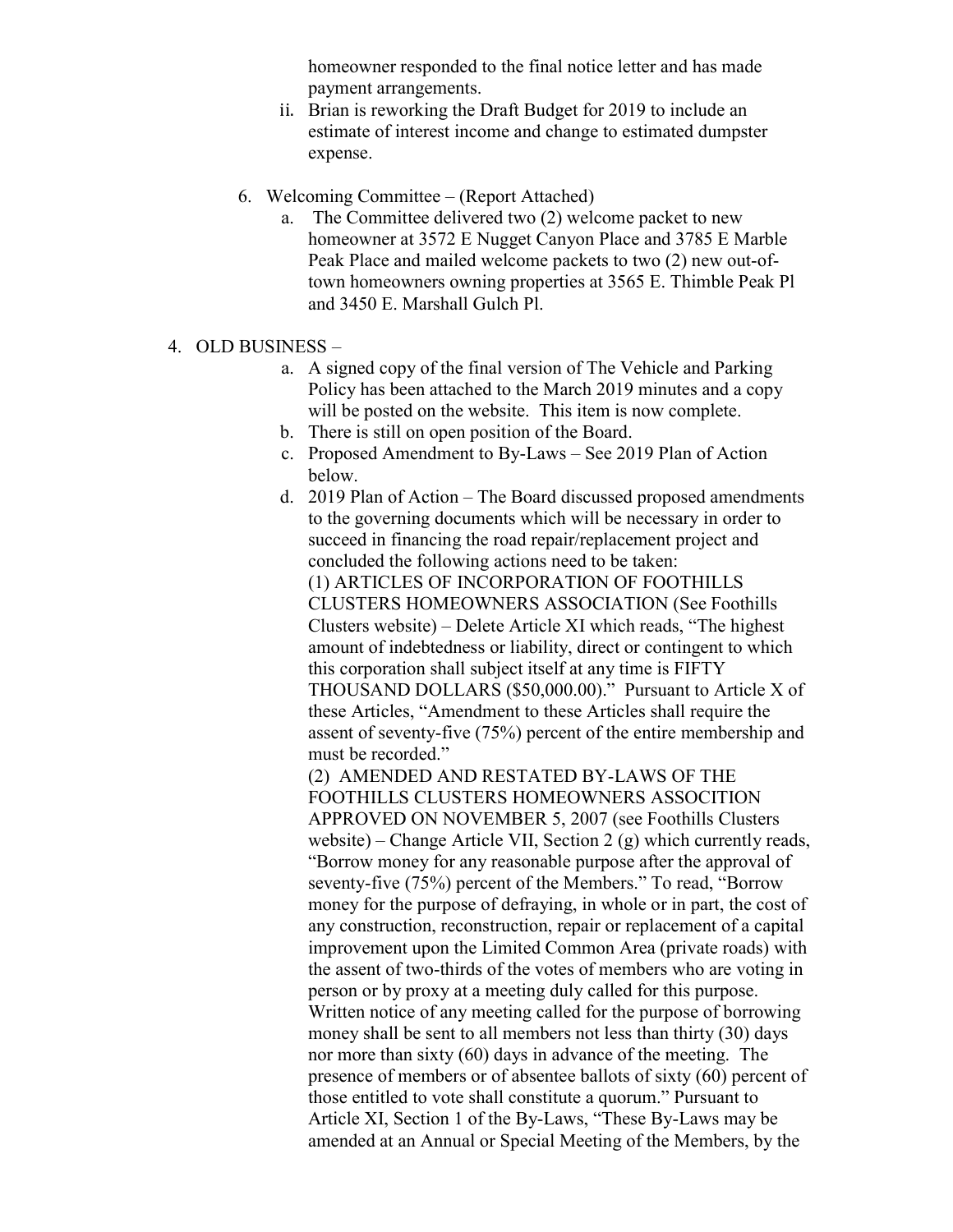vote of a majority of the Members present in person or by absentee ballot. In the event Federal, State or County laws change which put these By-Laws in conflict with such laws, such legal changes will automatically supersede the portions of the By-Laws which are in conflict the law, and a majority vote of the Members present in person or by absentee ballot will be required to amend the By-Laws to bring them into accord with said legal changes. In such a case, written notice of the proposed amendments to the By-Laws will be sent to all Members by the Board of Directors for approval." Per Article III, Section 1B, "Ten percent of the members (37) present or represented by absentee ballot shall constitute a quorum at the Annual Meeting." Per Article III, Section2B, "Twenty-five (25) percent of the members present or represented by absentee ballot shall constitute a quorum at a Special Meeting."

(3) Determine the amount that the Annual Assessment will need to be increased in order to service debt for the roads and commence a 2019 Ballot Initiative pursuant to Article IV, Section 3(b) which reads, "From and after January 1 of the year immediately following the conveyance of the first Lot to an Owner, the maximum annual assessment may be increased above 3% by a vote of two-thirds of each class of members who are voting in person or by proxy, at a meeting duly called for this purpose." Pursuant to Section 5 of this Article, "Written notice of any meeting called for the purpose of taking any action authorized under Section 3 and 4 shall be sent to all members not less than 30 days nor more than 60 days in advance of the meeting. At the first meeting called, the presence of members or of proxies entitled to cast Sixty percent (60%) of all the votes of each class of membership shall constitute a quorum."

Brian will draft the proposed changes to the governing documents to be reviewed by legal counsel prior to the June 3, 2019 Board meeting.

- e. Governing Documents Receipt Confirmation Brian indicated that copies of all governing documents are provided to the title company for delivery to the purchasers of homes in the Foothills Clusters along with a receipt that includes the following language taken from A.R.S 33-1806 (A) (h): "I hereby acknowledge that the declaration, bylaws and rules of the association constitute a contract between the association and me (the purchaser). By signing this statement, I acknowledge that I have read and understand the association's contract with me (the purchaser). I also understand that as a matter of Arizona law, if I fail to pay my association assessments, the association may foreclose on my property." This matter is now complete.
- f. Proposed website notice regarding Pima County Laws Governing Dogs – Notice regarding Pima County Laws Governing Dogs has not yet been posted on the Foothills Clusters website or NextDoor and no email has been sent to members on the Foothills Clusters email list as was reflected in the minutes of the April Board meeting at this time. Frank recently sent an email indicating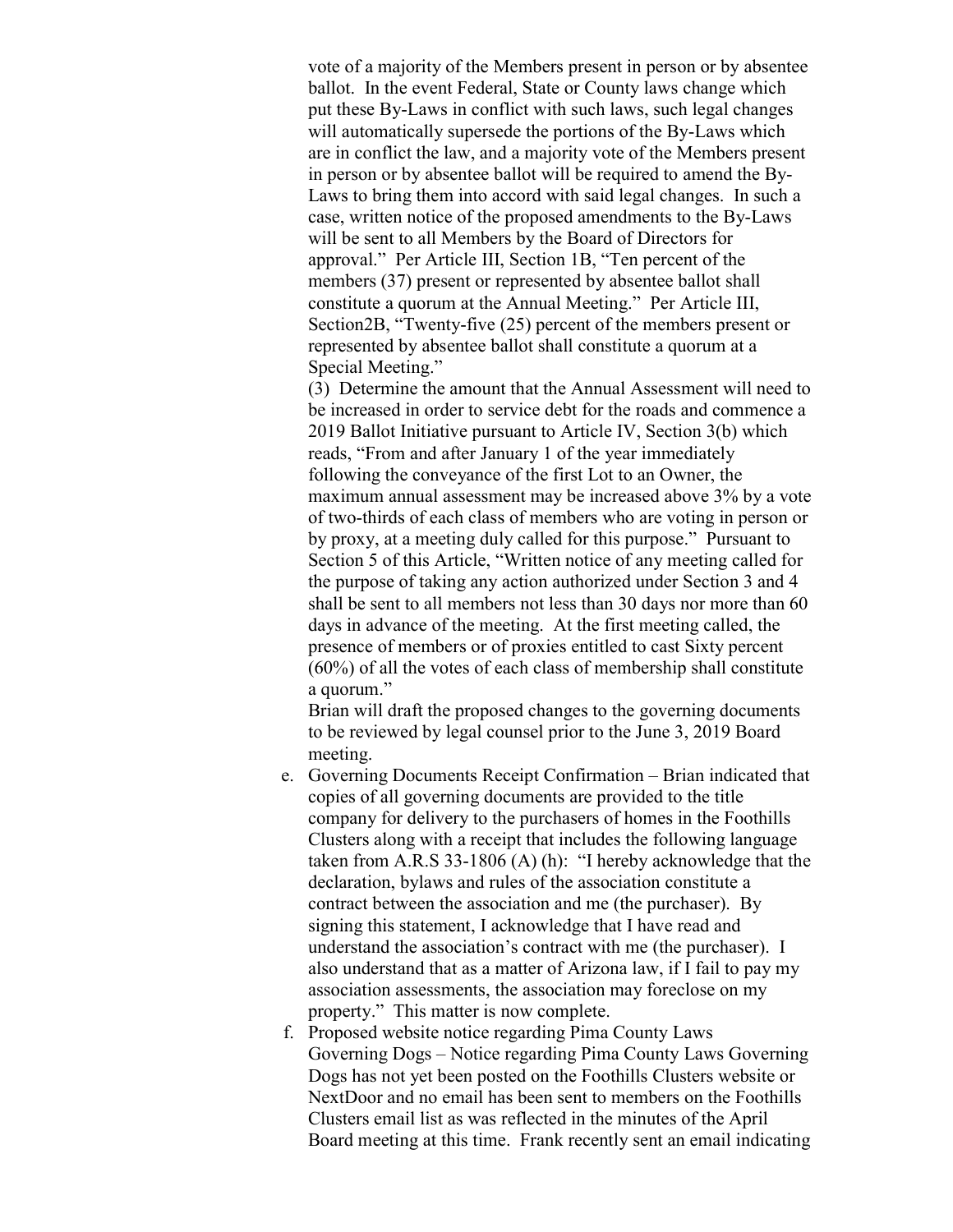that he is working with Dan Weisz of the Master Association and legal counsel regarding this matter. Pat Tapke indicated concerns about the possible liability of the Association and Board if another similar incident would occur between the time the Board was notified of the situation and the time action to protect the Association was taken. Further discussion of this matter is included under Master Association.

- g. Restricting Rental Properties There was no support among the Board for pursuing this matter at this time and it will be taken off the agenda.
- 5. NEW BUSINESS
	- a. The June, July and August Board meeting will be held at Jewish Community Center, 3800 E. River Road, Tucson, Arizona. We are supposed to have the Board Room unless a conflict comes up in which case we will be relocated to another room.
	- b. The secretary will not be able to attend the June Board meeting and asked that someone prepare/update Agenda for June meeting and take notes. She was assured that someone would take notes.
	- c. The Board discussed the misuse of dumpsters that occurred this Spring and the increased expense of providing this service. Motion was made to discontinue dumpsters and remove the expense for fall dumpsters from the budget. The motion was seconded and passed. Notice will be sent to members notifying them that due to misuse of the dumpsters and increased cost the service will be discontinued and reminding them that they cannot leave yard waste on their lot or dump it on county property or in the Common Area. The Board will investigate alternatives such as a residential yard waste service that individuals could contract with to remove yard waste.
	- d. Resolution to support Master Association regarding posting signs related to Pima County Dog Ordinances – See Master Association.
- 6. MASTER ASSOCIATION
	- a. Dan indicated that at the Quarterly meeting of the Master Association held on April 9, the Board resolved to notify all four HOAs of the Leash Law requirements. The Master Association is now in the process of procuring signs to post at the entrances of all four HOAs, so that members will see visual reminders of the regulations. They also plan to post signs where Campbell Wash crosses Ventana Canyon Drive as well as outside of the Townhomes where those homeowners enter the Common Area to walk. Dan is investigating whether the Master Association can post these signs in the County right-of-way and/or on County traffic signs. Pat will email Irene Barg, who contacted the Pima County Department of Transportation on a similar matter several years ago, for her input. The Master Association will ask all four HOAs to also notify their members immediately and on a regular basis of the need to keep all dogs on leash at all times. Dan indicated that Paul Ash, the management company for